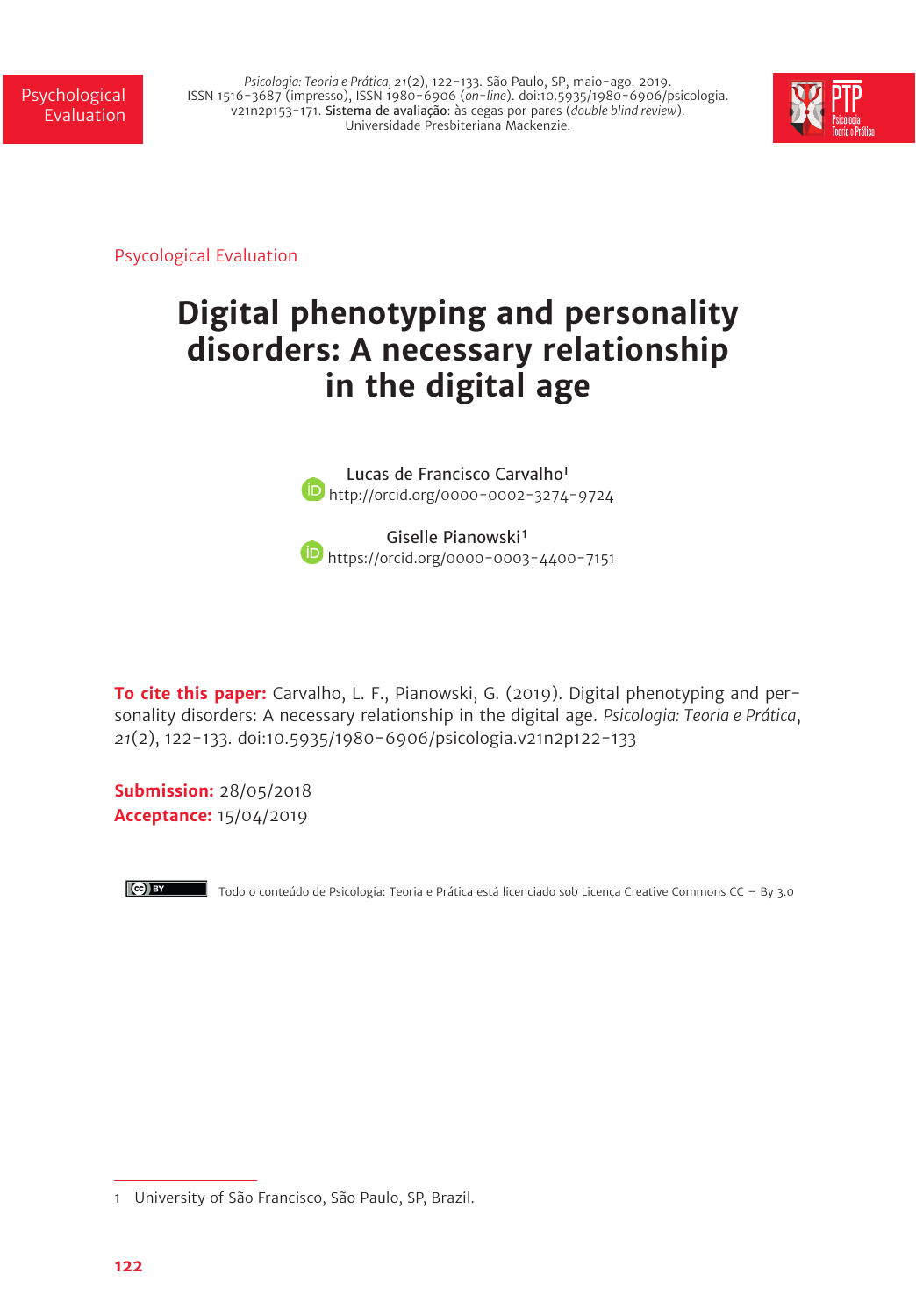#### **Abstract**

Digital phenotyping refers to the in-situ quantification of the human phenotype using data from personal digital devices. We argue in favor of using digital phenotyping for mental health, particularly to the personality disorders (PD).We undertake a literature review to ground three main issues, applications, implications, and challenges in harnessing digital phenotyping for PD. The literature presents an amount of studies showing that the PD field can benefit from digital phenotyping. We discuss some key points supporting the envisioned advances in applying the digital phenotyping to PD, such as improvements on assessment, research, PD taxonomy, and, ultimately, on interventions. Despite the prospect progress with this integration, we have discussed many challenges that need to be overcome. While overcoming the challenges, we expect greater practical impact as a result of applying digital phenotyping to PD from professional, patient and community perspectives. The main expectation is to support psychiatric models on prediction over emergency. **Keywords:** Personality disorders; Mobile Health; mhealth; eHealth; digital phenotype.

## **FENOTIPAGEM DIGITAL E TRANSTORNOS DA PERSONALIDADE: UMA RELAÇÃO NECESSÁRIA NA ERA DIGITAL**

#### **Resumo**

O *digital phenotyping* refere-se à quantificação *in-situ* do fenótipo humano, usando dados pessoais de dispositivos digitais. Argumenta-se a favor da utilização de *digital phenotyping* na saúde mental, particularmente nos Transtornos da Personalidade (TP). Foi realizada uma revisão para fundamentar três principais questões, aplicações, implicações e desafios no aproveitamento do *digital phenotyping* em TPs. A literatura apresenta uma variedade de estudos apontando que a área dos TPs pode se beneficiar do *digital phenotyping*. Pontos-chave são discutidos, suportando os avanços previstos na aplicação do *digital phenotyping* aos TPs, como melhorias na avaliação, pesquisa, taxonomia e, finalmente, nas intervenções. Apesar da perspectiva de progresso com esta integração, são discutidos desafios a serem superados. Enquanto superam-se os desafios, espera-se um maior impacto prático da aplicação do *digital phenotyping* aos TPs nas perspectivas dos profissionais, dos pacientes e da comunidade. A principal expectativa é apoiar os modelos psiquiátricos na prevenção de emergências.

Palavras-chave: transtornos da personalidade; mobile health; mhealth; eHealth; digital phenotype.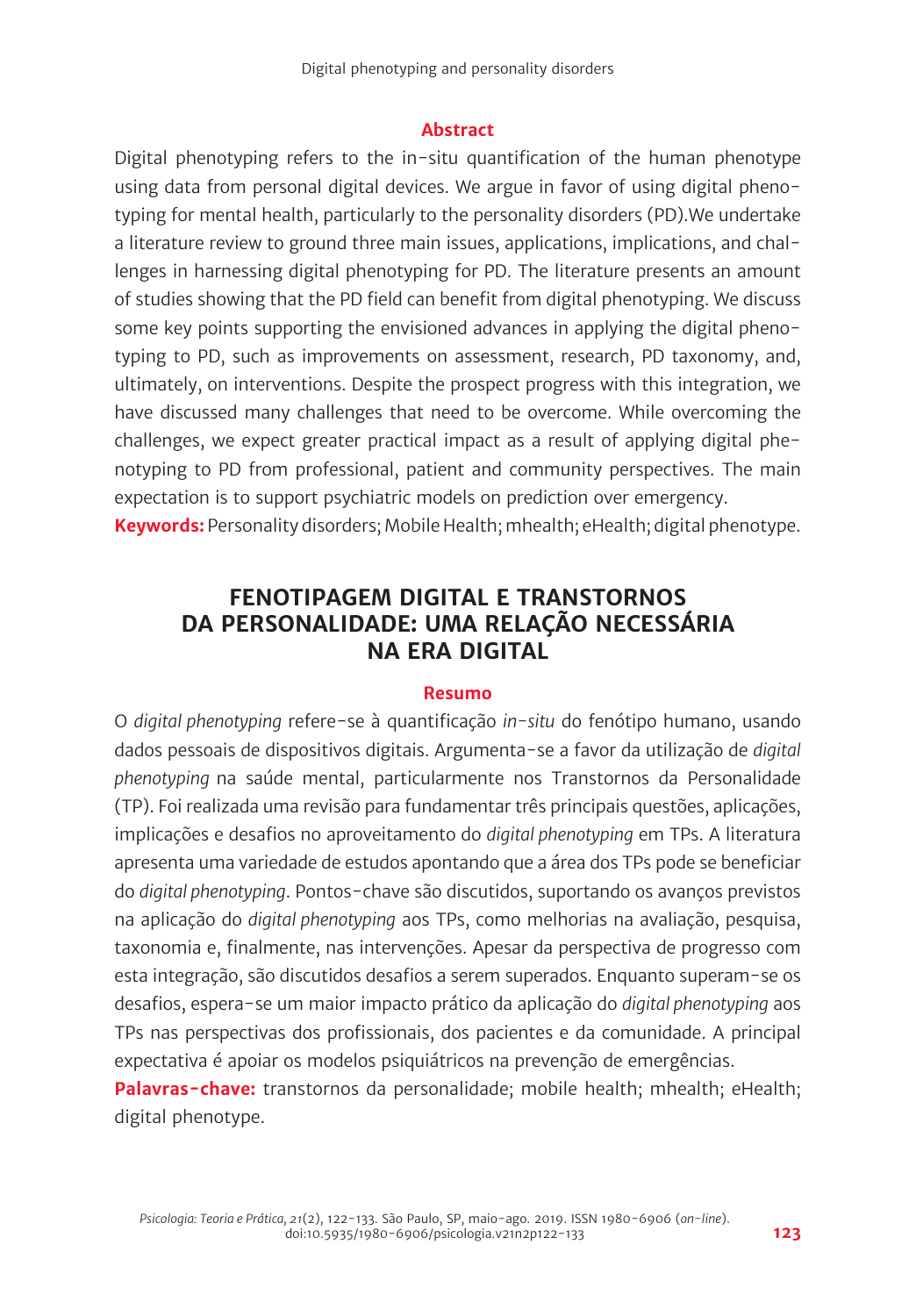# **FENOTIPADO DIGITAL Y TRASTORNOS DE LA PERSONALIDAD: UNA RELACIÓN NECESARIA EN LA ERA DIGITAL**

#### **Resumen**

El fenotipado digital (FD) se refiere a cuantificación in situ del fenotipo humano utilizando datos de dispositivos digitales. Discutimos a favor de usar FD para salud mental, particularmente los trastornos de la personalidad (TP). Llevamos a cabo una revisión de la literatura para fundamentar principales problemas, aplicaciones, implicaciones y desafíos para aprovechar el FD para TP. La literatura presenta una cantidad de estudios que muestran que el campo de TP puede beneficiarse del FD. Discutimos algunos puntos que respaldan los avances previstos en la aplicación del FD a TP, mejoras en la evaluación, investigación, taxonomía de TP y intervenciones. A pesar del posible progreso con esta integración, discutimos muchos desafíos que deben superarse. Mientras eso, esperamos un mayor impacto práctico como resultado de la aplicación de FD, desde perspectivas profesionales, pacientes y de la comunidad. La principal expectativa es apoyar los modelos psiquiátricos en la predicción sobre la emergencia.

Palabras clave: Desorden de personalidad; Salud móvil; mhealth; eSalud; fenotipo digital.

## **1. Introduction**

We have come to a moment of the digital age marked not only by high-level digital technology, but also by a technological development with a daily presence never seen before. The direct impact of this envelopment between technology and people can be readily observed in the health sciences, on the use of virtual reality, global positioning system (GPS), robotic, and even nanotechnology for certain medical conditions. New areas can emerge everyday provided that the technological advances allow its development and establishment. This is the case of the emerging field, called digital phenotyping.

Indeed, the first name assigned to the group of information derived from the interaction between humans and technology was digital phenotype (Jain, Powers, Hawkins, & Brownstein, 2015). This concept refers to how "an individual's interaction with digital technologies affects the full spectrum of human disease from diagnosis, to treatment, to chronic disease management" (Jain et al., 2015, p. 462). In other words, digital phenotype is the amount of health-related data someone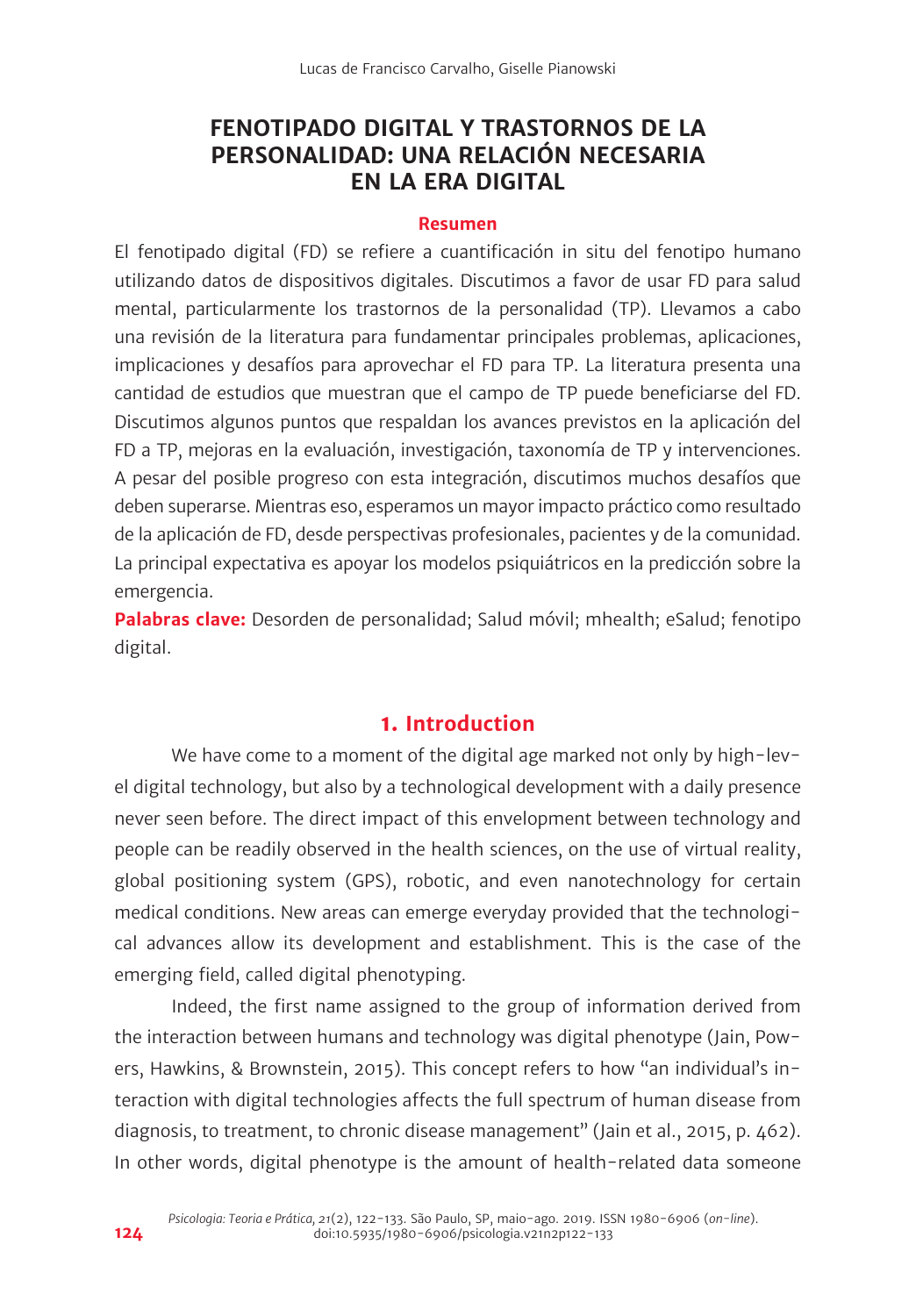leave through the interaction with technology (Wiederhold, 2016). According to the authors who first glimpsed the term (Jain et al., 2015), the digital phenotype concept allows the expansion of the ability to diagnose medical conditions, redefining what we know about a disease expression.

In the very same year, considering the concept and implications related to digital phenotype, the term digital phenotyping was also proposed, defined as the "moment-by-moment quantification of the individual-level human phenotype in-situ using data from smartphones and other personal digital devices" (Torous, Kiang, Lorme, & Onnela, 2016, p. 2). In this case, the authors clarified and operationalized the relationship of the stated concept and the potential to access information about people at the individual level and in the daily life (i.e., in-situ), using not only smartphones, but also any kind of technological gadget. A data collection in the digital phenotyping context is characterized by capturing people´s behaviors, everyday experiences and interactions with the environment using both, active assessment (e.g., surveys) and passive assessment (e.g., number of calls, voice tone, or spatial trajectories based on GPS). Other concepts were also used in the mental health field and were mainly applied to assess health aspects (e.g., personality traits), but just rarely applied for psychiatric disorders (Carvalho & Pianowski, 2017; Inkster, Stillwell, Kosinski, & Jones, 2016). Example of this is the digital footprint term, referring to the information spontaneously generated (i.e., digital detritus; Venkatesh & Christensen, 2017) depending on the person's activities on the internet (e.g. social network sites – SNS). In contrast, the digital phenotyping field seems to consider inherently psychiatric disorders aspects (Torous, Onnela, & Keshavan, 2017), resembling the current tendency to the digitizing of the mind (Barrett, Steinhubl, Muse, & Topol, 2017).

There are several practical applications for psychiatric disorders using the digital phenotyping propositions, although not always professedly. For instance: prediction of psychiatric conditions through smartphone usage behavior (e.g., ginger.io), platforms to personal data management (e.g., MyData) and for biomedical research use (e.g., Beiwe platform), digital health devices for mental and physical health tracking (e.g., simband from Samsung), public health intelligence systems for epidemic diseases monitoring (i.e. HealthMap), games for cognitive tracking and improvement (e.g., NeuroRacer), and even the settlement of specialized laboratories to digital phenotyping researches and related topics (e.g., Onnela Lab from Harvard School of Public Health).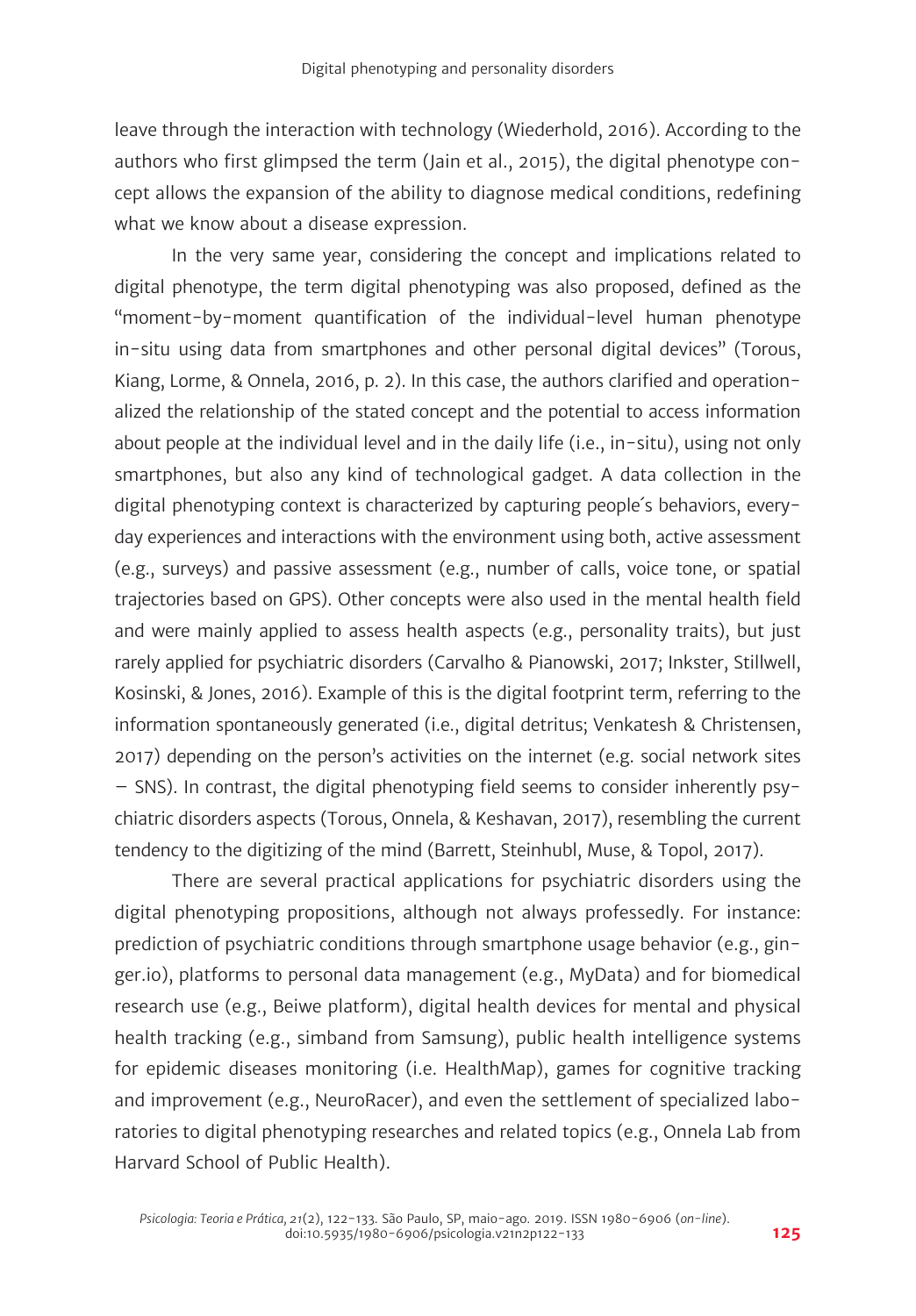Corroborating the digital phenotyping literature, we argue in favor of using the data generated from the human interface with technology in mental health, essentially its application on particular diagnostic categories in psychiatry. Regardless the recognition of the wide practical possibility in the use of digital phenotyping in general psychiatry´s pursuit (Torous, Firth, Mueller, Onnela, & Baker, 2017; Torous, Onnela, et al., 2017; Torous et al., 2017), there is still little amount of studies addressing psychiatric disorders from this perspective (e.g., Torous et al., 2017; Ben-Zeev et al., 2017), probably due to its relatively recentness. Our focus is on the feasible use of digital phenotyping for one nosological category, personality disorder (PD). In other words, our scope is to bring forward a brandnew topic in the mental health field, digital phenotyping, particularly regarding possibilities and difficulties to applying this field to personality disorders. From our knowledge, no scientific publication was released, until the present moment, discussing applications, implications and presumable challenges in harnessing digital phenotyping data for PD diagnosis. Nevertheless, there is an expressive group of published studies (e.g. on digital footprints) that can be understood as initial research suggesting the potential of the directive application of the digital phenotyping for PD.

To support these claims, we performed a non-systematic literature search using Google Scholar primarily, as there are studies demonstrating its search capabilities as a single database (Gehanno, Rollin, & Darmoni, 2013; Winter, Zadpoor, & Dodou, 2014; Shariff et al., 2013). Moreover, the search was supplemented by forward and backward citation, and manual exploration of references.

# **1.1 Digital phenotyping and personality disorders: applications, implications, and challenges**

PDs can be described as maladaptive extremes of healthy personality patterns, resulting from predisposing temperaments and stressful circumstances (Oldham, 2017). These conditions are characterized by impairments regarding self (e.g., self-identity) and interpersonal functioning (e.g., empathy capacity) (Skodol, 2012), and are specifically composed by pathological traits, considered as maladaptive variants of personality traits, implying substantial impairment to the individual in several areas of his life (American Psychiatric Association, 2013; Millon, 2016).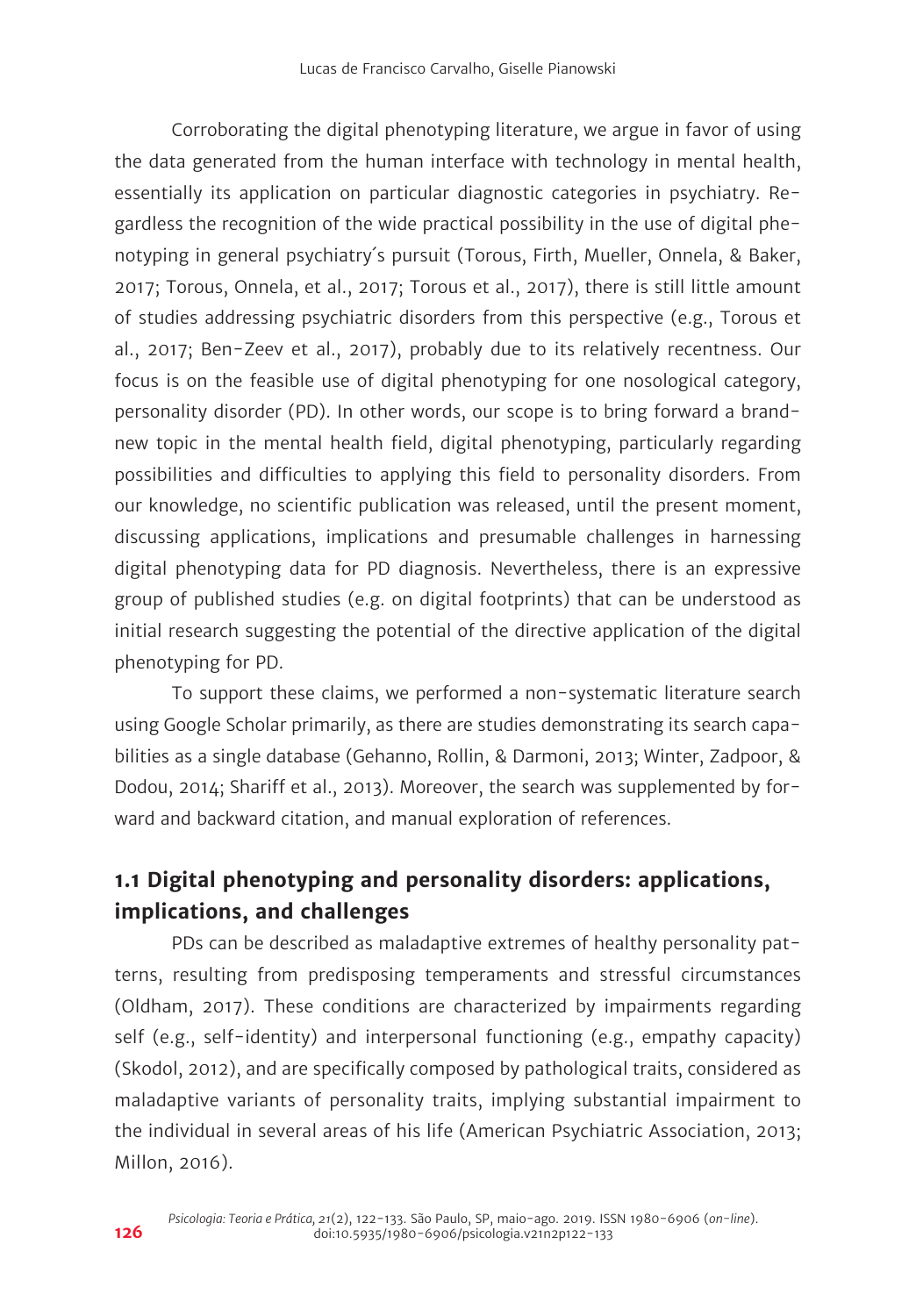Applications of digital phenotyping for PD depend on published studies, forming an initial framework based on empirical evidences. Although there are apparently no empirical studies covering PD specifically in the context of digital phenotypes, there are findings that may provide initial support for the field. For instance, studies investigating the relationship of Facebook self-promoting and anti-social behaviors on SNS with narcissism and anti-social pathological traits (Carpenter, 2012); correlations of self-posting behavior with narcissism and psychopathy traits (McCain et al., 2016); predictive statistical model development to psychopathy traits prediction based on Twitter observable behavior (Preotiuc-Pietro, Carpenter, Giorgi, & Ungar, 2016); relationship between self-promoting behavior in Instagram and narcissism pathological traits (Moon, Lee, Lee, Choi, & Sung, 2016). Moreover, there is also systematic reviews and meta-analytic studies (Carvalho & Pianowski, 2017; Gnambs & Appel, 2017; Liu & Baumeister, 2016) suggesting narcissism as the most recurrent trait in researches. Two of the reviews (Gnambs & Appel, 2017; Liu & Baumeister, 2016) used all sorts of data (i.e., passive data and data dependent on the participant, specifically, self-reported data) on narcissism and social networking behavior (even self-reported), and in another (Carvalho & Pianowski, 2017), the authors considered only data based on information that can be extracted from the internet without the users (i.e., passive data). In both cases, the researchers found the strongest relationships between narcissism traits and the number of friends in the SNS. In other words, associations were observed when collecting data through self-reported data and passive data. Given the benefits in using the latter, this evidence suggests the usability of passive data for the assessment of personality traits. We highlight that studies in this field are, in general, in the exploratory ground, reason why third variables, as moderator variables, are not usually considered.

Through the digital phenotype lens, the use of technology in accessing new sources of information may surpass what the traditional psychiatry already provides. Consider a patient with clinically diagnosed borderline PD. Regarding the core of this disorder (i.e., mood instability, impulsivity, risk taking behavior and self-mutilative tendency), using a smartphone data collection in such a patient would allow to find out behavioral data, such as dependent behavior in posting (text and pictures) pattern through SNS, erratic or exaggerated patterns of sending and responding messages/calls, risk taking behavior tracked through GPS, and even impulsivity based on physiological data (e.g., heart rate and skin conductance).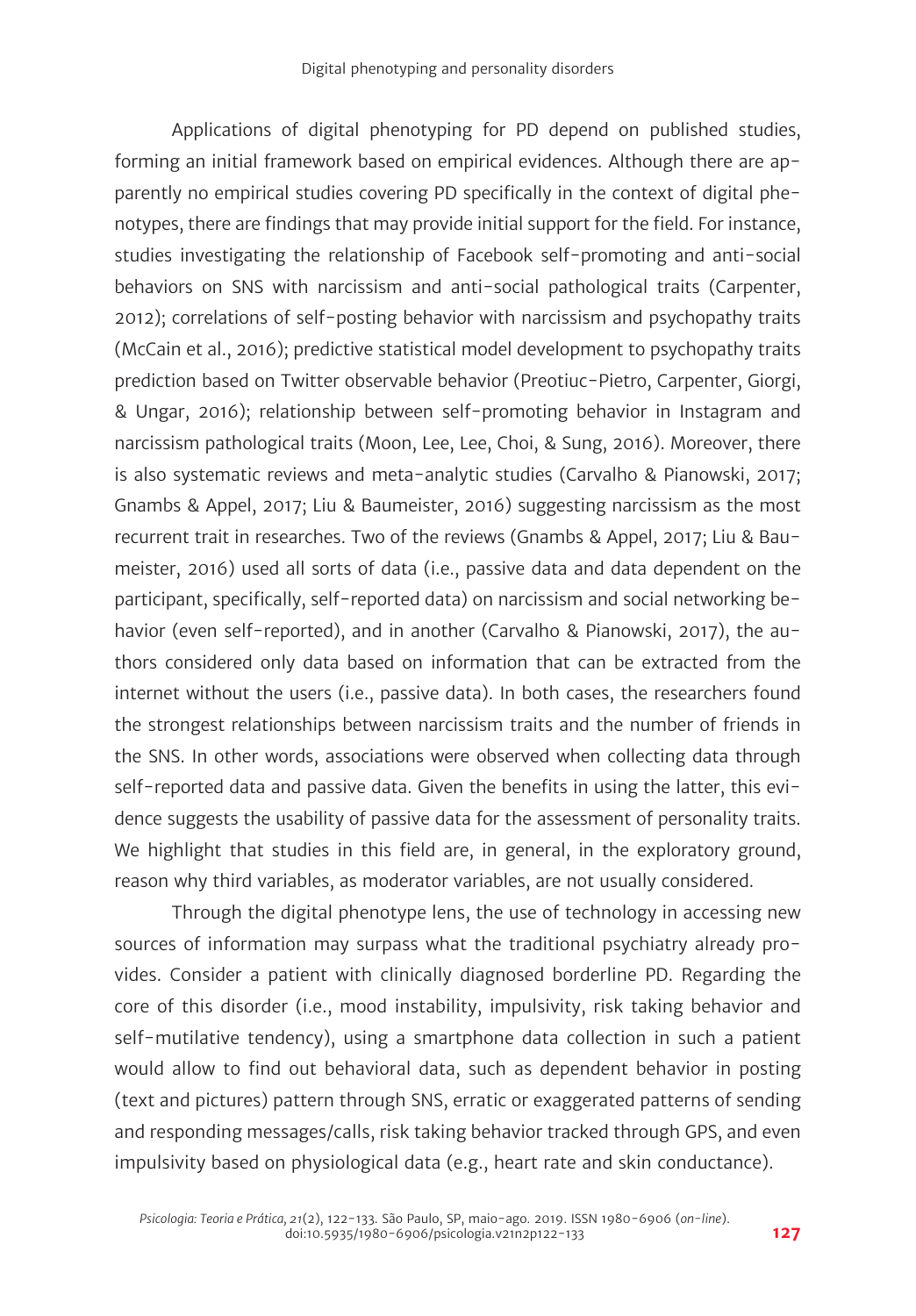From the ripening of the area, that is, from directive applications of digital phenotyping to assessment and diagnosis of PD, a range of beneficial implications should be observed. The overall benefits from using digital phenotyping in psychiatry has been discussed previously (Jain et al., 2015; Onnela & Rauch, 2016), and can probably be applied for any disorder, including PD. Among the major advantages, the following must be stressed: access to a virtually infinite amount of information (e.g., through SNS; using specific digital health devices, based on technology from smartphones, such as GPS or camera), which may lead to determine new dysfunctional patterns of clinical groups (e.g., adding or refining the criteria of narcissistic PD) or even to establish new pathological disorders (e.g., re-include some PD excluded from the current manuals, for instance, dependent PD), as well as to determine currently unknown risk groups (e.g., people posting in several SNSs and using specific words in the posts); access to an unprecedented number of people, potentially increasing the access to care; fast, inexpensive, ecological (i.e., in-situ) and continuous data collection; access to information regardless of the person (i.e., passive data, not time consuming and does not implying user-bias), apart from the possibility of accessing type of information (e.g., GPS, voice tone) not possible by other means; communication of collected data with several other relevant health information, such as genetic information and laboratory tests; possibility of establishing a psychiatric (conceptual) model based mostly on prediction (i.e., surveillance and early detection) than based on emergency care, allowing the identification of symptoms before the expression of the traditional phenotypic. Early detection of PDs, probably regarding secondary prevention, is related to a better prognostic, although a poor prognostic is generally expected for these conditions (Paris, 2015). Ultimately, all benefits listed refer to the possibility of improvement in interventions. For instance, individual trajectories tracked through GPS can help determining high risk patterns, allowing the investigation of changes in individual trajectories (e.g., decrease in the number of trajectories per day, increase in the number of times the individual goes to specific stores). Thereby, the devices themselves can be used as an intervention (e.g., apps for behavioral tasks), a complement to traditional interventions (e.g., Hird, Ghosh, & Kitano, 2016).

Furthermore, one of the main issues on PDs, current and controversial, concerns to the very existence of some of these disorders (see the PDs alternative model; American Psychiatric Association, 2013). A solution for this issue has been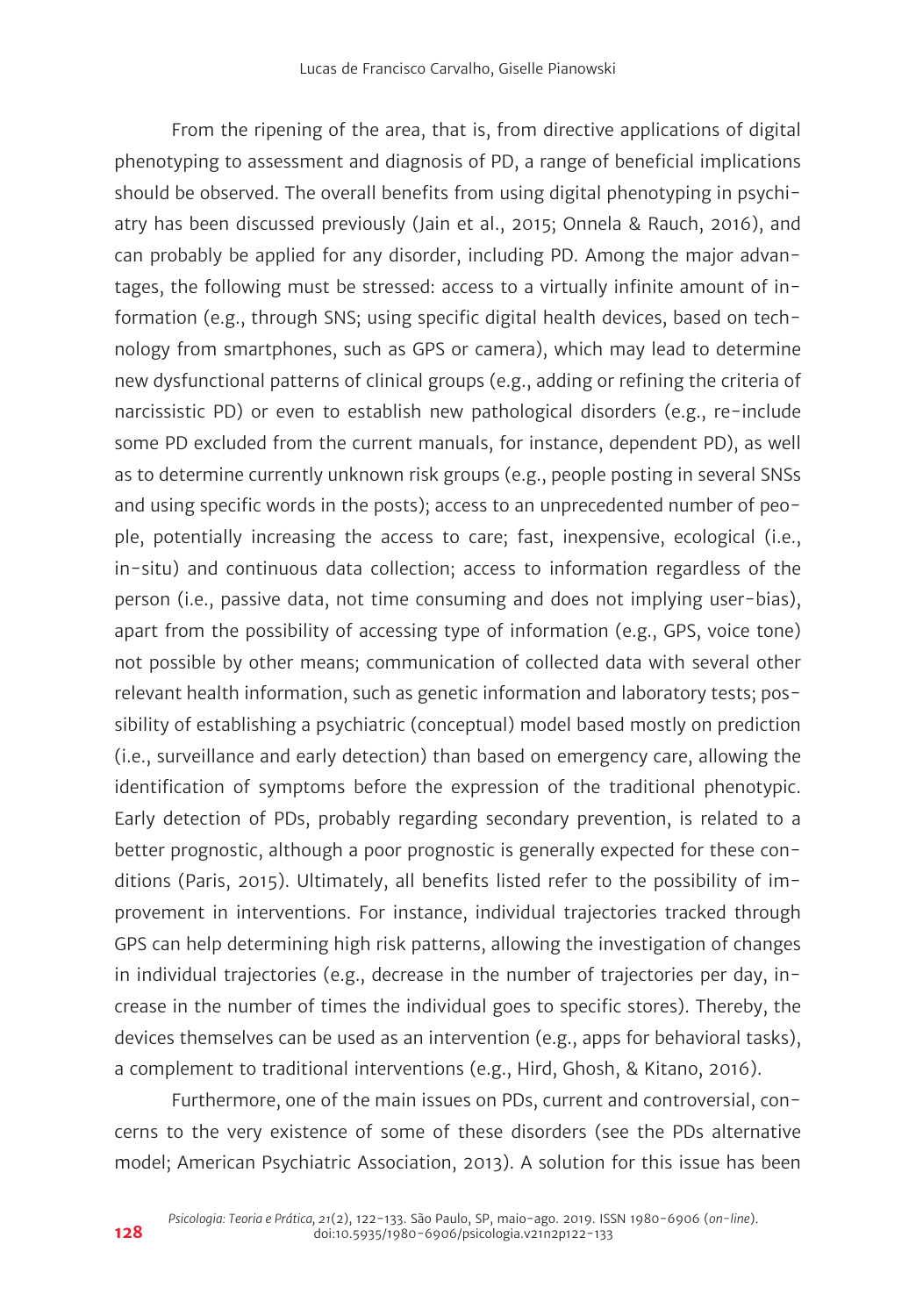sought for decades, and also includes doubts on the criteria composing these disorders and how they should be grouped together. There is also a recent attempt on reviewing the traditional nosology (Kotov et al., 2017). Using digital phenotyping proposal, as real-time data collection through smartphone passive data, may facilitate to address these questions, helping to determine empirical dysfunctional patterns and/or to establish new pathological patterns.

As typically occurs in emerging fields, there is a lot to do before the digital phenotyping perspective will be completely adopted and applied to psychiatry (Jain et al., 2015; Torous et al., 2016; Venkatesh & Christensen, 2017; Onnela & Rauch, 2016) and, more specifically, for PD diagnosis. The first challenge is to make up multiprofessional work teams qualified to implement the technologies required for data collection; then, develop integrative (for both, Apple and Android systems) and open access platforms to storage, group, and share data. As discussed in a paragraph forward, norms for using these platforms (e.g., what platforms can be used by professionals and what platforms can be used by patients) must be addressed in a systematic way. Once the devices and platforms are operating, there will be a need of an investigation regarding behavioral and physiological variables relevant for predicting pathological personality traits converted into raw digital data (and the best data analysis to deal with these raw material); in other words, the pattern of pathological functioning in the virtual environment of the various PDs must be sought and established. Knowing pathological patterns in the virtual environment and based on physiological data will also enable the comparison of these patterns with people baselines, allowing an early prediction of psychiatric disorders. Baseline comparison with current patterns can be applied through different developmental stages (e.g., comparing the individual´s behavior in adolescence with behavior in the adulthood), or applied as comparison of periods in which the individual is not reporting impairment from pathological traits with periods when impairment is reported (considering that pathological traits are not inflexibly stable, see Hopwood & Bleidorn, 2018).

The application and recognition of these patterns will also depend on the verification of the optimal analyzes for raw data, including deep learning and machine learning algorithms (e.g., Saeb, Cybulski, Kording, & Mohr, 2017). As important as the benefits, the process of establishing this new field, as well as the productions arising from its practical application, must be permeated by clear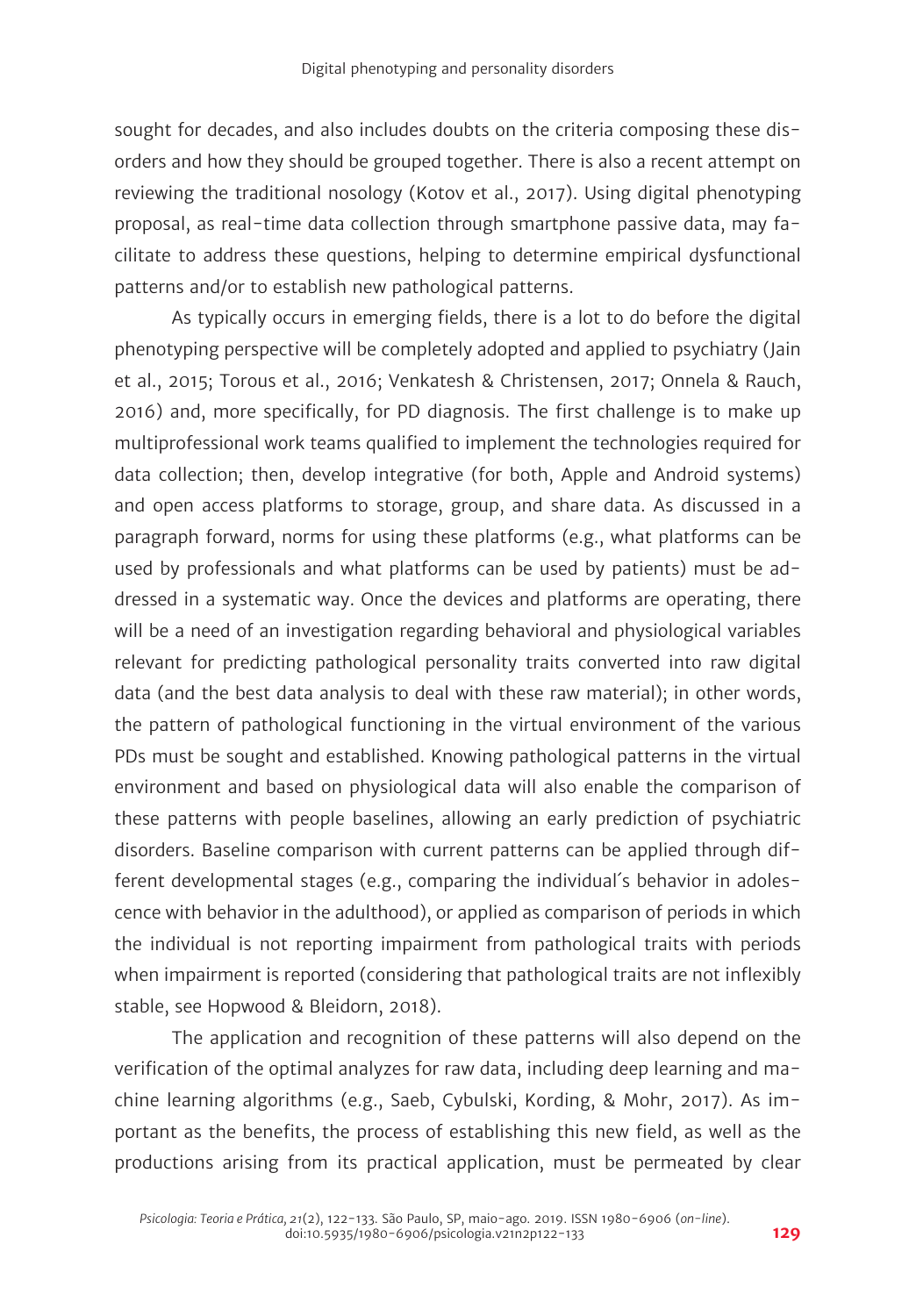ethical guidelines on how information can and should be used (e.g., privacy and responsibility on data), a topic already in discussion (e.g., Torous & Nebeker, 2017; Torous & Roberts, 2017). Given the operational lack of boundary in the digital era, the concerns with ethical contours is defied by the amplitude and openness of the virtual environment (Venkatesh & Christensen, 2017; Torous, Onnela et al., 2017; Onnela & Rauch, 2016; Torous & Nebeker, 2017). The traditional ethical aspects (such as confidentiality, consent and security) have challenged scientists to discuss broader impacts of the emergent integration of digital data/tools and health practices, which has compelling steps beyond the usual ones (see Torous & Nebeker, 2017).

## **2. Conclusions**

]At this time, the initial expectations, and the (yet) small body of evidences, are that the digital phenotyping will bring improvements for assessment and diagnostic of various conditions in mental health, as in PD, and will broaden the concepts of psychopathological diseases and the very psychopathological functioning itself (e.g., helping to determine the taxonomic nature of the disorders; Wiederhold, 2016; Torous et al., 2016; Onnela & Rauch, 2016). Affirming the digital phenotyping will resolve the persistent difficulty in mental health, i.e., the quantification of disease phenotypes, is, perhaps, not an overstatement. However, it is too early to assert how far the applications will actually be viable and increase the knowledge already established. Moreover, as explained before, several obstacles still need to be addressed. Accordingly, once obstacles have been overcome and ethical guidelines are well established, researchers will need to be prepared to deal with the practical insertion of digital phenotyping into the routine of mental health professionals (e.g., Mohr, Weingardt, Reddy, & Schueller, 2017), helping in figuring out how to integrate these data into clinical practice.

### **References**

American Psychiatric Association (2013). *Diagnostic and statistical manual of mental disorders(DSM-5)* (5th Edition). Washington, DC: American Psychiatry Association.

Barrett, P. M., Steinhubl, S. R., Muse, E. D., & Topol, E. J. (2017). Digitising the mind. *The Lancet*, *13*(389): 1877. doi:10.1016/S0140-6736(17)31218-7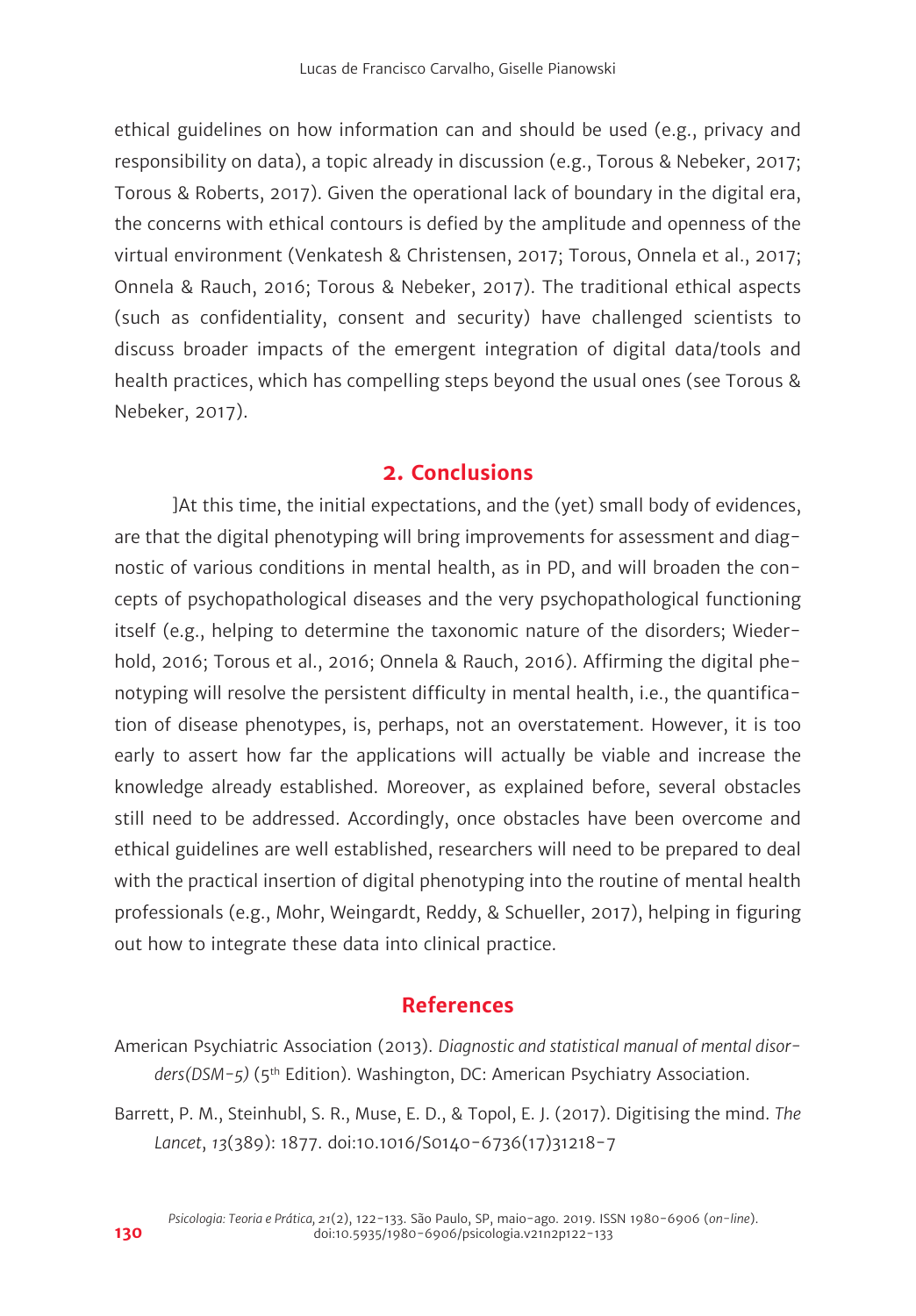- Ben-Zeev, D., Brian, R., Wang, R., Wang, W., Campbell, A. T., Aung, M. S. H. … Scherer, E. A. (2017). CrossCheck: Integrating self-report, behavioral sensing, and smartphone use to identify digital indicators of psychotic relapse. *Psychiatric Rehabilitation*, *40*(3), 266–275. doi:10.1037/prj0000243
- Carpenter, C. J. (2012). Narcissism on Facebook: Self-promotional and anti-social behavior. *Personality and individual differences*, *52*(4), 482–486. doi:10.1016/j. paid.2011.11.011
- Carvalho L. F., & Pianowski, G. (2017). Pathological personality traits assessment using Facebook: Systematic review and meta-analyses. *Computers in Human Behavior*, *71*, 307–317. doi:10.1016/j.chb.2017.01.061
- Gehanno, J. F., Rollin, L., & Darmoni, S. (2013). Is the coverage of Google Scholar enough to be used alone for systematic reviews. *BMC Med Inform Decis Mak*, *9*, 13–17. doi:10.1186/1472-6947-13-7
- Gnambs, T., & Appel, M. (2017). Narcissism and social networking behavior: A metaanalysis. *Journal of Personality*, *86*(2), 200–212. doi: 10.1111/jopy.12305
- Hird, N., Ghosh, S., & Kitano, H. (2016). Digital health revolution: Perfect storm or perfect opportunity for pharmaceutical R&D? *Drug discovery today*, *21*(6), 900-911. doi:10.1016/j.drudis.2016.01.010
- Hopwood, C. J., & Bleidorn, W. (2018). Stability and change in personality and personality disorders. *Curr Opin Psychol*, *21*, 6–10. doi:10.1016/j.copsyc.2017.08.034
- Inkster, B., Stillwell, D., Kosinski, M., & Jones, P. (2016). A decade into Facebook: Where is psychiatry in the digital age? *The Lancet Psychiatry*, *3*(11), 1087–1090.
- Jain, S. H., Powers, B. W., Hawkins, J. B., & Brownstein, J. S. (2015). The digital phenotype. *Nature biotechnology*, *33*(5), 462–463. doi:10.1038/nbt.3223
- Kotov, R., Krueger, R. F., Watson, D., Achenbach, T. M., Althoff, R. R., Bagby, R.M. … Zimmerman, M. (2017). The Hierarchical Taxonomy of Psychopathology (HiTOP): A dimensional alternative to traditional nosologies. *Journal of abnormal psychology*, *126*(4), 454–477. doi:10.1037/abn0000258
- Liu, D., & Baumeister, R. F. (2016). Social networking online and personality of self- -worth: A meta-analysis. *Journal of Research in Personality*, *64*, 79–89. doi:10.1016/j. jrp.2016.06.024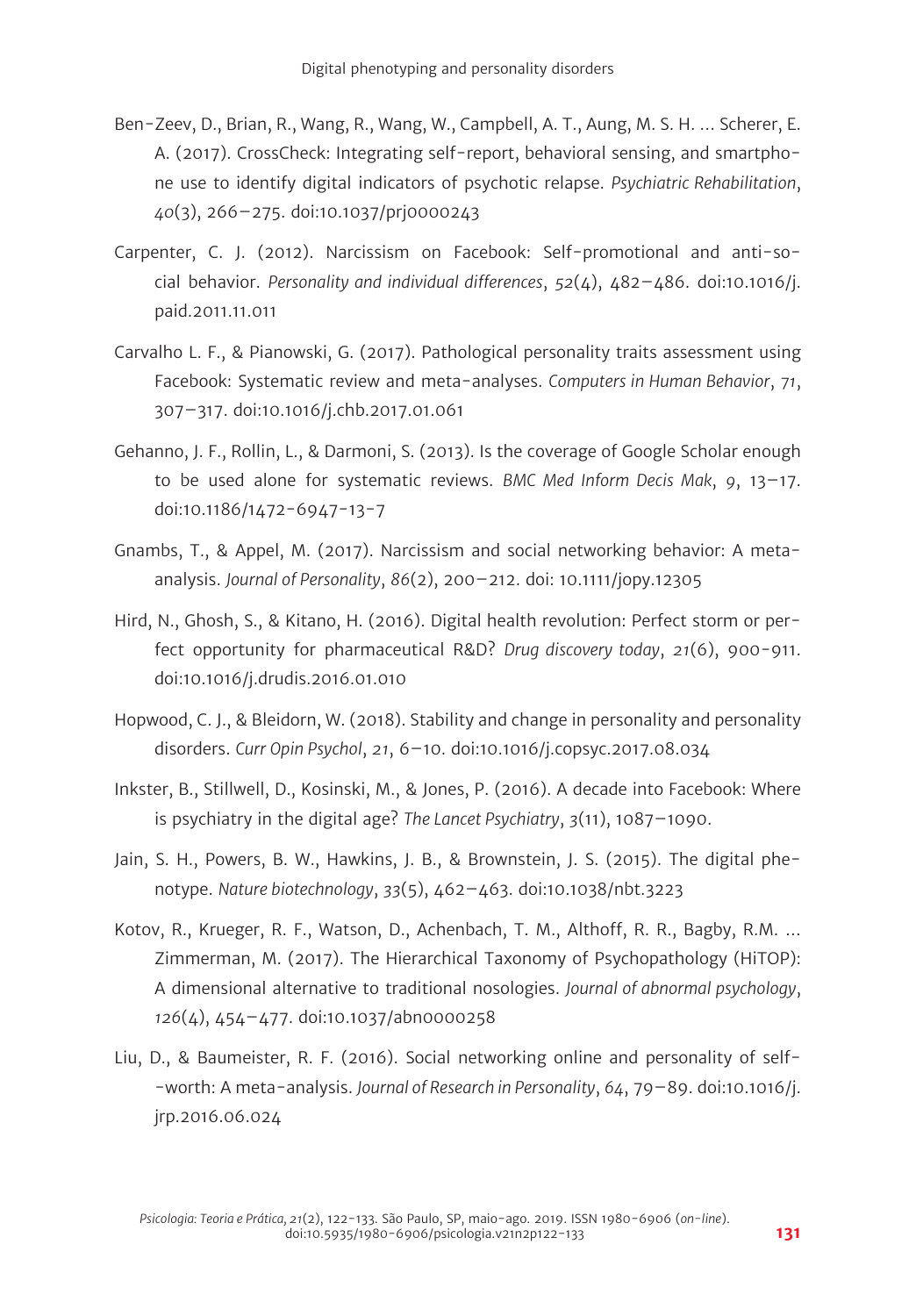- McCain, J. L., Borg, Z. G., Rothenberg, A. H., Churillo, K. M., Weiler, P., & Campbell. W. K. (2016). Personality and selfies: Narcissism and the Dark Triad. *Computers in Human Behavior*, *64*, 126–133. doi:10.1016/j.chb.2016.06.050
- Millon, T. (2016). What is a personality disorder? *Journal of personality disorders*, *30*(3), 289–306.
- Mohr, D. C., Weingardt, K. R., Reddy, M., Schueller, S. M. (2017). Three problems with current digital mental health research … and three things we can do about them. *Psychiatric Services*, *68*(5), 427–429. doi:10.1176/appi.ps.201600541
- Moon, J. H., Lee, E., Lee, J. A., Choi, T. R., & Sung, Y. (2016). The role of narcissism in self-promotion on Instagram. *Personality and Individual Differences*, *101*, 22–25. doi:10.1016/j.paid.2016.05.042
- Oldham, J. M. (2017). DSM Models of Personality Disorders. *Curr Opin Psychol*, *21*, 86–88.
- Onnela, J. P., & Rauch, S. L. (2016). Harnessing smartphone-based digital phenotyping to enhance behavioral and mental health. *Neuropsychopharmacology: Official publication of the American College of Neuropsychopharmacology*, *41*(7), 1691. doi:10.1038/ npp.2016.7
- Paris, J. A. (2015). *A concise guide to personality disorders*. Washington, DC: American Psychiatric Association.
- Preotiuc-Pietro, D., Carpenter, J., Giorgi, S., & Ungar, L. (2016). Studying the dark triad of personality through Twitter behavior. In *Proceedings of the 25th ACM International on Conference on Information and Knowledge Management*, 761–770.
- Saeb, S., Cybulski, T. R., Kording, K. P., & Mohr, D. C. (2017). Scalable passive sleep monitoring using mobile phones: Opportunities and obstacles. *Journal of Medical Internet Research*, *19*(4), e118. doi:10.2196/jmir.6821
- Shariff, S. Z., Bejaimal, S. A., Sontrop, J. M., Iansavichus, A. V., Haynes, R. B., Weir, M. A., & Garg, A. X. (2013). Retrieving clinical evidence: a comparison of Pub-Med and Google Scholar for quick clinical searches. *J Med Internet Res*, *15*(8), e164. doi:10.2196/jmir.2624
- Skodol, A. E. (2012). Personality Disorders in DSM-5. *Annu Rev Clin Psychol*, *8*(1), 317–344.
- Torous, J., & Nebeker, C. (2017) Navigating ethics in the digital age: Introducing Connected and Open Research Ethics (CORE), a tool for researchers and institutional review boards. *Journal of Medical Internet Research*, *19*(2), e38. doi:10.2196/jmir.6793